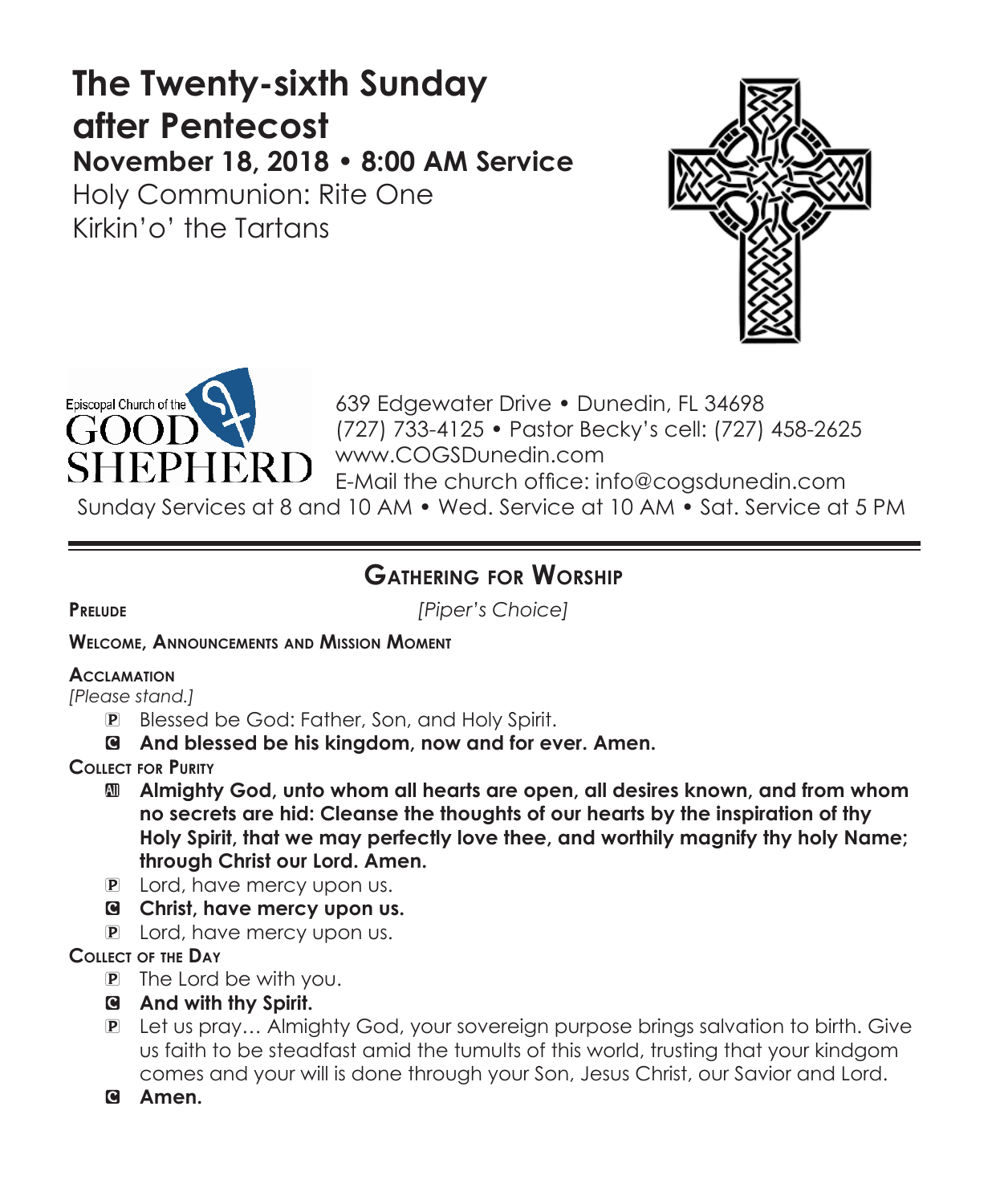## **Kirkin' of the Tartans**

*[Please stand for Scotland the Brave.]*

- P Present the Tartans! Will you each state the name of your clan. [*When invited by the priest, please state the name of your clan, sept or family. After presenting the name, please be seated.*]
- P Eternal God, Our Father, bless the members, symbols and sacred colors of the clans present today, and grant that all who share this heritage of faith and sacrifice may do justly, love mercy, and walk humbly with you; through the grace of our Lord Jesus Christ.
- C **Amen.**
- P The Celtic conviction of the unity of all Creation bids us to use our proud heritage not as a means of division or superiority, but to bring blessing and hospitality to all humanity. Let us covenant together in the spirit of unity:
- C **We are all united in the clan and Kirk of Jesus Christ, for there is but one Lord, one faith, one baptism, one God and Father of us all. We present ourselves before Almighty God in gratitude for our heritage and covenant with God and with humanity to be people that seek to be a blessing to all lands, clans and times. Amen.**
- P May God, who has given you the will to make this covenant, give you the grace and means to keep it.

# **Word of God**

**The Readings:** Daniel 12:1–3 • Canticle C • Romans 8:18–28 • Mark 13:1–8

# *[Please be seated.]*

The First Reading

L *The First Reading is taken from Daniel, chapter 12…*

 "At that time Michael, the great prince who protects your people, will arise. There will be a time of distress such as has not happened from the beginning of nations until then. But at that time your people—everyone whose name is found written in the book—will be delivered. Multitudes who sleep in the dust of the earth will awake: some to everlasting life, others to shame and everlasting contempt. Those who are wise will shine like the brightness of the heavens, and those who lead many to righteousness, like the stars for ever and ever.

- L The Word of the Lord.
- C **Thanks be to God.**

The Psalm: [*read responsively*, La Lector/<sup>8</sup> Congregation]

- L *We will read responsively from Canticle C, the Song of Hannah…*
- L My heart exults in you, O God; my triumph song is lifted in you.
- C **My mouth derides my enemies, for I rejoice in your salvation.**
- L There is none holy like you, nor any rock to be compared to you, our God.
- C **Do not heap up prideful words or speak in arrogance; Only God is knowing and weighs all actions.**
- L The bows of the mighty are broken, but the weak are clothed in strength.
- C **Those once full now labor for bread, those who hungered now are well fed.**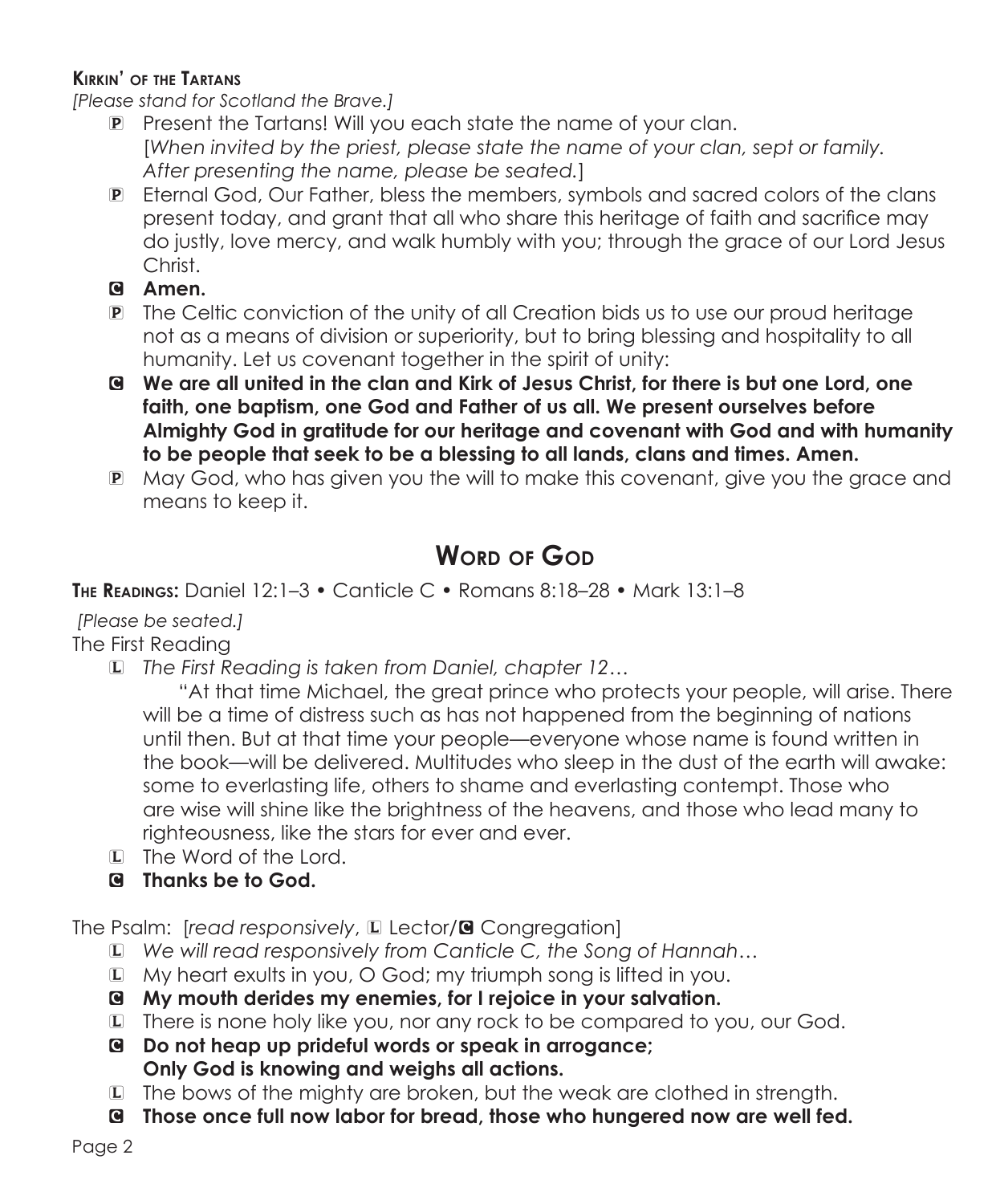- L The childless woman has borne sevenfold, while the mother of many is forlorn.
- C **God destroys and brings to life, casts down and raises up; gives wealth or takes it away, humbles and dignifies.**
- L God raises the poor from the dust; and lifts the needy from the ash heap
- C **To make them sit with the rulers and inherit a place of honor.**

L For the pillars of the earth are God's on which the whole earth is founded.

The Second Reading:

L *The Second Reading is taken from Romans, chapter 8…*

 I believe that the present suffering is nothing compared to the coming glory that is going to be revealed to us. The whole creation waits breathless with anticipation for the revelation of God's sons and daughters. Creation was subjected to frustration, not by its own choice—it was the choice of the one who subjected it—but in the hope that the creation itself will be set free from slavery to decay and brought into the glorious freedom of God's children. We know that the whole creation is groaning together and suffering labor pains up until now. And it's not only the creation. We ourselves who have the Spirit as the first crop of the harvest also groan inside as we wait to be adopted and for our bodies to be set free. We were saved in hope. If we see what we hope for, that isn't hope. Who hopes for what they already see? But if we hope for what we don't see, we wait for it with patience.

 In the same way, the Spirit comes to help our weakness. We don't know what we should pray, but the Spirit himself pleads our case with unexpressed groans. The one who searches hearts knows how the Spirit thinks, because he pleads for the saints, consistent with God's will. We know that God works all things together for good for the ones who love God, for those who are called according to his purpose.

L The Word of the Lord.

# C **Thanks be to God.**

The Gospel:

*[Please stand.]*

- D The Holy Gospel of our Lord Jesus Christ according to Mark.
- C **Glory be to thee, O Lord.**
- D As Jesus was leaving the temple, one of his disciples said to him, "Look, Teacher! What massive stones! What magnificent buildings!"

"Do you see all these great buildings?" replied Jesus. "Not one stone here will be left on another; every one will be thrown down."

 As Jesus was sitting on the Mount of Olives opposite the temple, Peter, James, John and Andrew asked him privately, "Tell us, when will these things happen? And what will be the sign that they are all about to be fulfilled?"

 Jesus said to them: "Watch out that no one deceives you. Many will come in my name, claiming, 'I am he,' and will deceive many. When you hear of wars and rumors of wars, do not be alarmed. Such things must happen, but the end is still to come. Nation will rise against nation, and kingdom against kingdom. There will be earthquakes in various places, and famines. These are the beginning of birth pains.

- D The Gospel of the Lord.
- C **Praise be to thee, O Christ.**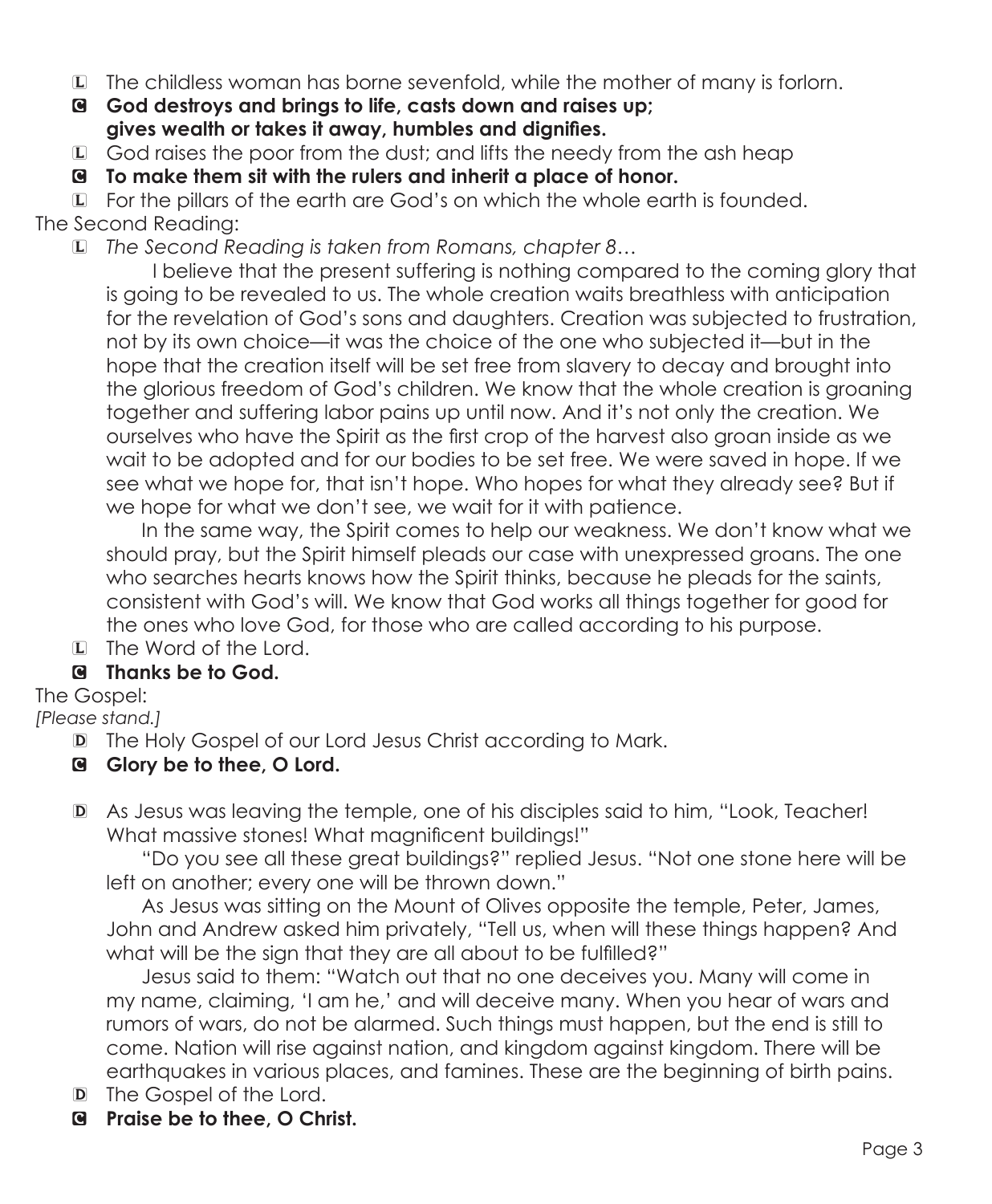#### **Nicene Creed**

*[Please stand.]*

C **We believe in one God, the Father, the Almighty, maker of heaven and earth, of all that is, seen and unseen.** 

 **We believe in one Lord, Jesus Christ, the only Son of God, eternally begotten of the Father, God from God, Light from Light, true God from true God, begotten, not made, of one Being with the Father. Through him all things were made. For us and for our salvation he came down from heaven: by the power of the Holy Spirit he became incarnate from the Virgin Mary, and was made man. For our sake he was crucified under Pontius Pilate; he suffered death and was buried. On the third day he rose again in accordance with the Scriptures; he ascended into heaven and is seated at the right hand of the Father. He will come again in glory to judge the living and the dead, and his kingdom will have no end.**

 **We believe in the Holy Spirit, the Lord, the giver of life, who proceeds from the Father and the Son. With the Father and the Son he is worshiped and glorified. He has spoken through the Prophets. We believe in one holy catholic and apostolic Church. We acknowledge one baptism for the forgiveness of sins. We look for the resurrection of the dead, and the life of the world to come. Amen.**

#### **Prayers of the People**

#### *[Sit, stand, or kneel, as you prefer.]*

- D Let us pray for the whole state of Christ's Church and the world.
- L Almighty and everliving God, who in thy holy Word hast taught us to make prayers, and supplications, and to give thanks for all humanity: Receive these our prayers which we offer unto thy divine Majesty, beseeching thee to inspire continually the Universal Church with the spirit of truth, unity, and concord; and grant that all those who do confess thy holy Name may agree in the truth of thy holy Word, and live in unity and godly love. King of kings,

## C **Hear our prayer.**

L Give grace, O heavenly Father, to all bishops, especially to Michael, our Presiding Bishop; Dabney, our Bishop; Barry and Michael, our Assisting Bishops; Becky, our Rector; Cindy, our Deacon; Ann, our Priest Associate; to our companion diocese of the Dominican Republic; to the following churches in the Diocese of Southwest Florida: St. Thomas', St. Petersburg; Church of the Nativity, Sarasota; and St. Andrew's, Boca Grande; to the Clearwater Deanery Collaboration Partners; and to all priests, deacons, and the laity in their ministry; that they may, both by their life and doctrine, set forth thy true and lively Word, and rightly and duly administer thy holy Sacraments. King of kings,

# C **Hear our prayer.**

- L And to all thy people give thy heavenly grace, and especially to this congregation here present; that, with meek heart and due reverence, they may hear and receive thy holy Word, truly serving thee in holiness and righteousness all the days of their life. King of kings,
- C **Hear our prayer.**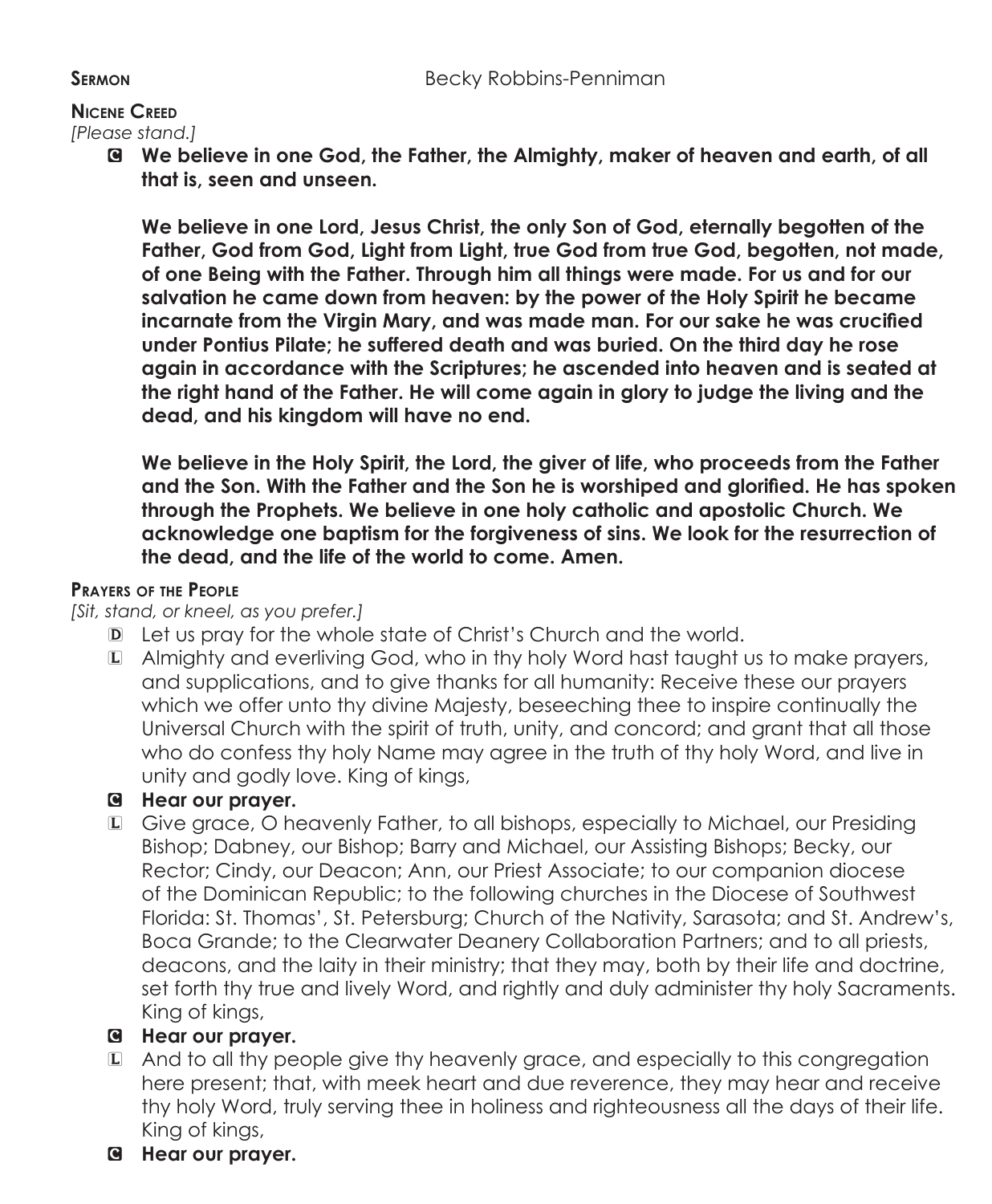L We beseech thee also so to rule the hearts of those who bear the authority of government in this and every land, especially President Trump, that they may be led to wise decisions and right actions for the welfare and peace of the world. We pray that all God's children, especially those in the Middle East, might live in the hope of the world peace for which we are created. King of kings,

# C **Hear our prayer.**

L And we most humbly beseech thee, of thy goodness, O Lord, to comfort and succor [*Add handwritten names from notebook*] and all those who, in this transitory life, are in trouble, sorrow, need, sickness, or any other adversity, especially those listed in the weekly news who have asked for our prayers. I now invite you to pray for others by name, aloud or in your hearts. [*Time is left for people to speak.*] We pray in faith. King of kings,

# C **Hear our prayer.**

L Open, O Lord, the eyes of all people to behold thy gracious hand in all thy works, that, rejoicing in thy whole creation, they may honor thee with their substance, and be faithful stewards of thy bounty. We give thanks for the flowers given to the glory of God by Susan Fowler in loving memory of Henry [Hank] Fowler and in celebration of the baptism of Colton Henry Fowler. We give thanks for all the blessings of this life, [*especially… read from notebook*]. King of kings,

# C **Hear our prayer.**

L And we also bless thy holy Name for all thy servants departed this life in thy faith and fear, [*especially… add names from notebook*]. Please add names of those on your heart, silently or aloud. [*Time is left for people to speak.*] We beseech thee to grant them continual growth in thy love and service; and to grant us grace so to follow the good examples of all thy saints, that with them we may be partakers of thy heavenly kingdom. King of kings,

# C **Hear our prayer.**

L Grant these our prayers, O Father, for Jesus Christ's sake, our only Mediator and Advocate.

# C **Amen.**

# **Confession and Forgiveness of Sin**

*[Please stand or kneel, as you choose.]*

- D Let us humbly confess our sins unto Almighty God. [*Silence is kept.*] Most merciful God,
- C **we confess that we have sinned against thee in thought, word, and deed, by what we have done, and by what we have left undone. We have not loved thee with our whole heart; we have not loved our neighbors as ourselves. We are truly sorry and we humbly repent. For the sake of thy Son Jesus Christ, have mercy on us and forgive us; that we may delight in thy will, and walk in thy ways, to the glory of thy Name. Amen.**
- P Almighty God, our heavenly Father, who of his great mercy hath promised forgiveness of sins to those who with hearty repentance and true faith turn unto him, have mercy upon you, pardon and deliver you from all your sins, confirm and strengthen you in all goodness, and bring you to everlasting life; through Jesus Christ our Lord.
- C **Amen.**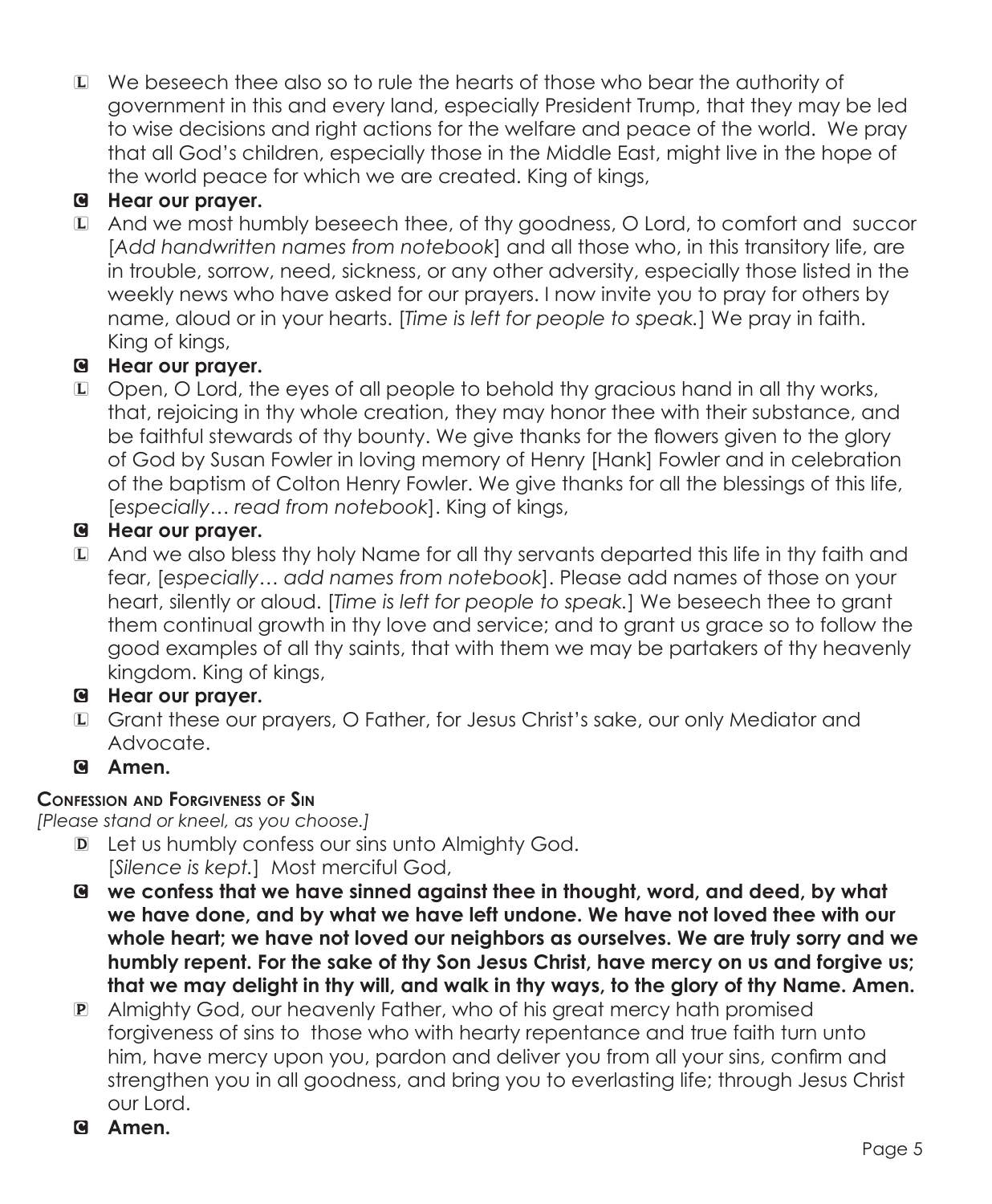#### **Prayers and Blessings**

*[Please be seated.]*

#### **The Greeting of Peace**

P The peace of the Lord be always with you.

C **And also with you.** (*All may greet one another in the name of the Lord.*) *[Please stand.]*

# **The Holy Communion**

#### **Offertory Music**

#### **Offertory Sentence**

D Let us present our offerings to the Lord. Yours, Lord, is the greatness, the power, the glory, the splendour, and the majesty; for everything in heaven and on earth is yours. All things come from you, and of your own we give you.

*[Please be seated.]*

#### **Presentation of the Offerings**

*[Please stand when the deacon receives the offering.]*

- D As we receive these gifts, we acknowledge:
- C **All things come from thee, O Lord, and of thine own have we given thee.**

**The Great Thanksgiving:** Eucharistic Prayer II

- P The Lord be with you.
- C **And with thy spirit.**
- P Lift up your hearts.
- C **We lift them up unto the Lord.**
- P Let us give thanks unto our Lord God.
- C **It is meet and right so to do.**
- P It is very meet, right, and our bounden duty, that we should at all times, and in all places, give thanks unto thee, O Lord, holy Father, almighty, everlasting God. Who by water and the Holy Spirit hast made us a new people in Jesus Christ our Lord, to show forth thy glory in all the world. Therefore with Angels and Archangels, and with all the company of heaven, we laud and magnify thy glorious Name; evermore praising thee, and saying,
- C **Holy, holy, holy, Lord God of Hosts: Heaven and earth are full of thy glory. Glory be to thee, O Lord Most High. Blessed is he that cometh in the name of the Lord. Hosanna in the highest.**

*[Please kneel or stand, as you choose.]*

P All glory be to thee, O Lord our God, for that thou didst create heaven and earth, and didst make us in thine own image; and, of thy tender mercy, didst give thine only Son Jesus Christ to take our nature upon him, and to suffer death upon the cross for our redemption. He made there a full and perfect sacrifice for the whole world; and did institute, and in his holy Gospel command us to continue, a perpetual memory of that his precious death and sacrifice, until his coming again.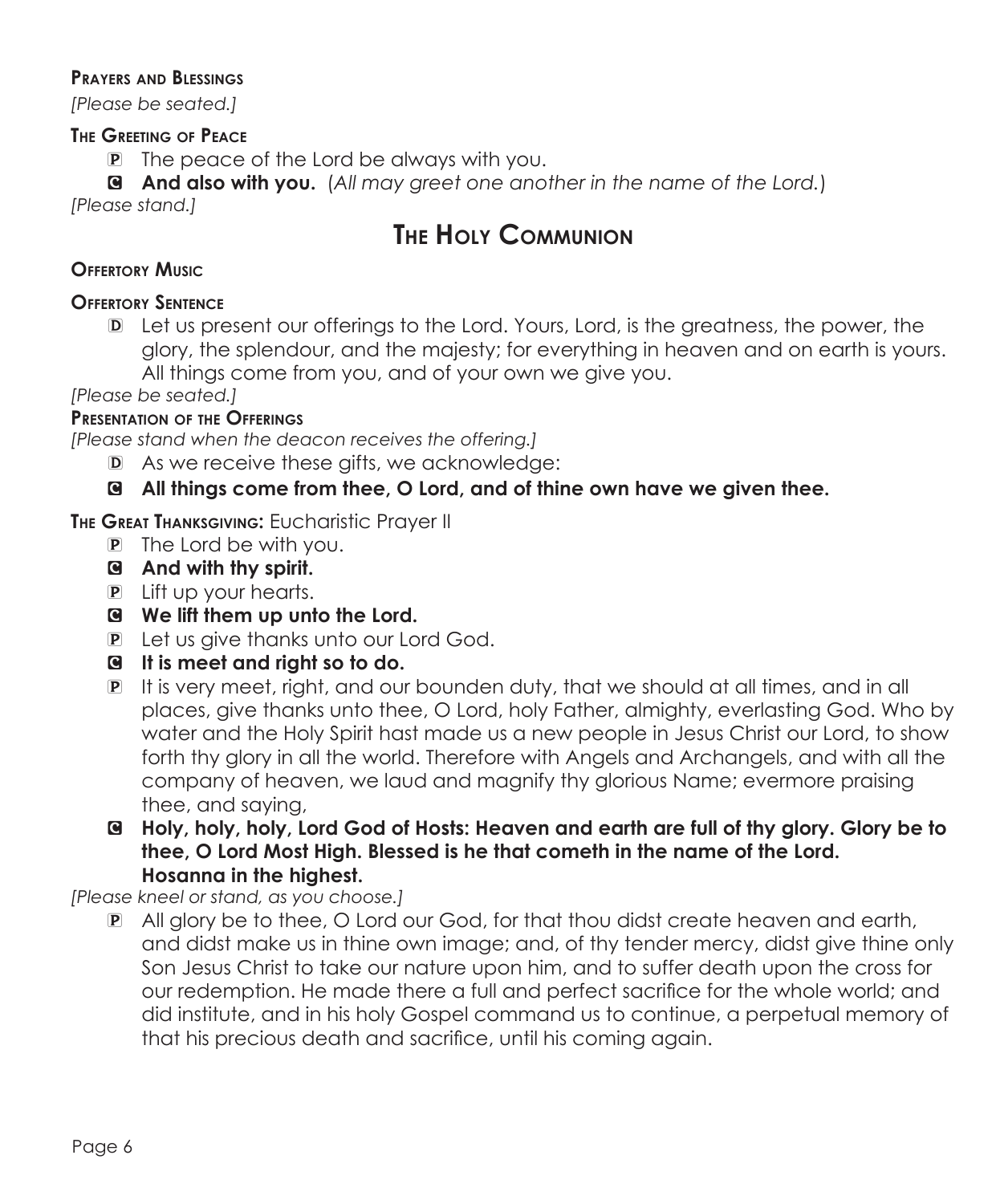For in the night in which he was betrayed, he took bread; and when he had given thanks to thee, he broke it, and gave it to his disciples, saying, "Take, eat, this is my Body, which is given for you. Do this in remembrance of me."

Likewise, after supper, he took the cup; and when he had given thanks, he gave it to them, saying, "Drink this, all of you; for this is my Blood of the New Covenant, which is shed for you, and for many, for the remission of sins. Do this, as oft as ye shall drink it, in remembrance of me."

 Wherefore, O Lord and heavenly Father, we thy people do celebrate and make, with these thy holy gifts which we now offer unto thee, the memorial thy Son hath commanded us to make; having in remembrance his blessed passion and precious death, his mighty resurrection and glorious ascension; and looking for his coming again with power and great glory. And we most humbly beseech thee, O merciful Father, to hear us, and, with thy Word and Holy Spirit, to bless and sanctify these gifts of bread and wine, that they may be unto us the Body and Blood of thy dearly-beloved Son Jesus Christ.

- C **And we earnestly desire thy fatherly goodness to accept this our sacrifice of praise and thanksgiving, whereby we offer and present unto thee, O Lord, our selves, our souls and bodies. Grant, we beseech thee, that all who partake of this Holy Communion may worthily receive the most precious Body and Blood of thy Son Jesus Christ, and be filled with thy grace and heavenly benediction; and also that we and all thy whole Church may be made one body with him, that he may dwell in us, and we in him; through the same Jesus Christ our Lord;**
- P By whom, and with whom, and in whom, in the unity of the Holy Ghost all honor and glory be unto thee, O Father Almighty, world without end.
- C **AMEN.**

## **The Lord's Prayer**

- P And now, as our Savior Christ hath taught us, we are bold to say,
- C **Our Father, who art in heaven, hallowed be thy Name, thy kingdom come, thy will be done, on earth as it is in heaven. Give us this day our daily bread. And forgive us our trespasses, as we forgive those who trespass against us. And lead us not into temptation, but deliver us from evil. For thine is the kingdom, and the power, and the glory, for ever and ever. Amen.**